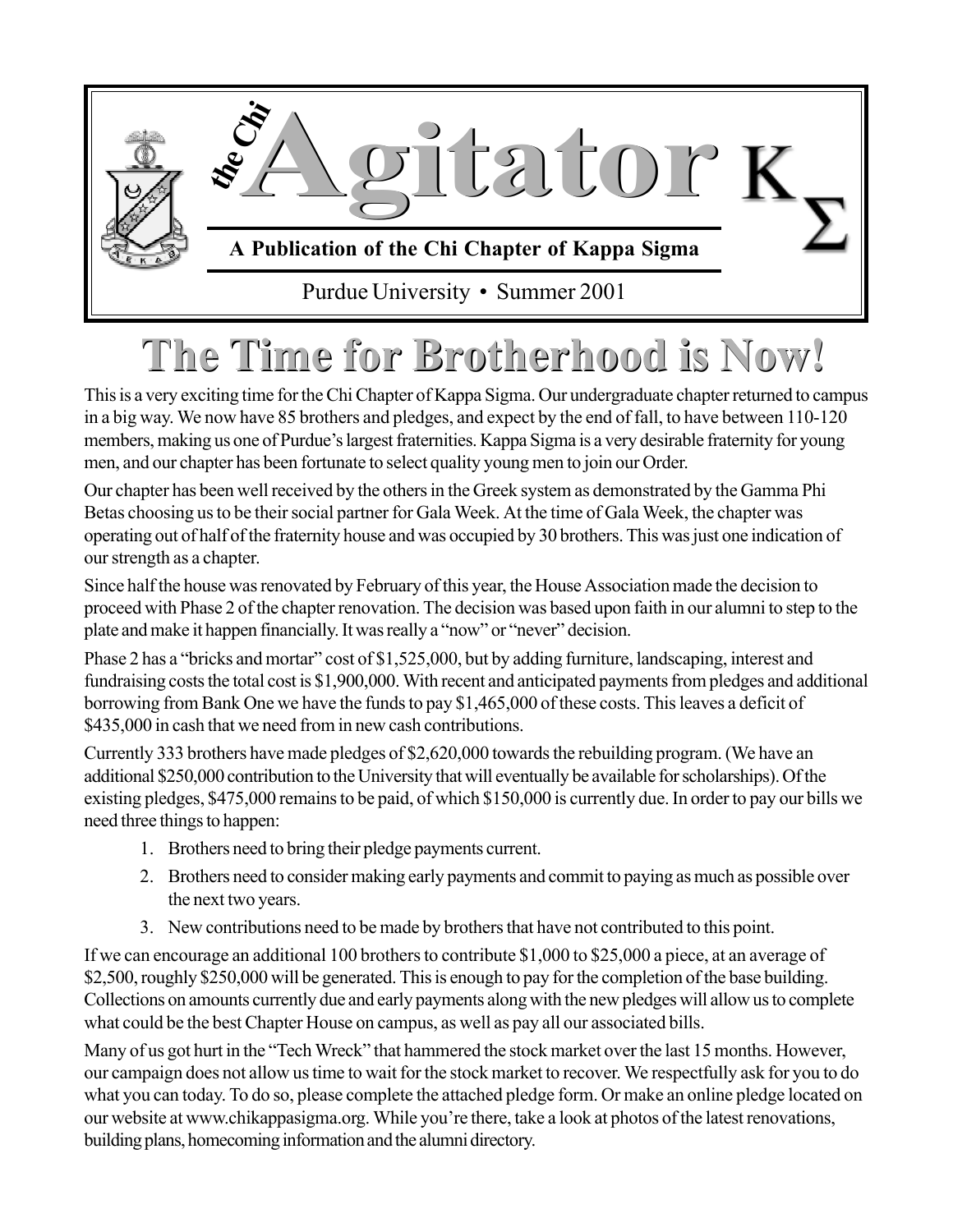## Don't Delay!!

Homecoming is October 27th! We'll be celebrating the grand opening of the newly renovated Chi Chapter House! Also the Boilermakers will be playing Northwestern!

Make your reservations as soon as possible. We want everyone to attend and share in the historical moment we have all been working so diligently towards. For a full listing of area hotels and phone numbers please contact Dave Corey at 317-580-9931.

### **Send Us Your Email Addresses!!**

The Chi Chapter would like to increase the amount of valid emails we have for our alumni. To that end, we are sponsoring an email address contest. Send us as many valid email addresses for active chapter brothers as you can find! Whoever sends in the most (at least 10 valid addresses) will win an official NCAA football autographer by Purdue coach Joe Tiller. All entries should be emailed to Tony@FMGTucson.com. The winner will be announced at Homecoming.

### Brothers,

Kappa Sigma has returned to Purdue's campus in a very strong fashion. In just a year and a half, we have grown from zero to 85 men. By the end of Fall Rush, we expect to have over 110 men and be one of the largest and highest quality fraternities on campus. Sororities are already taking note; the Gamma Phi Betas paired with our Chapter for Gala Week in the half-renovated house.

In another year our membership will be such that we won't be able to accommodate everyone in the Chapter House but at the moment we are still growing a chapter.

There will be room for a few boarders this fall in Chi's newly renovated Chapter House. We invite you to refer to us your children, grandchildren and relatives or any other young man you know that wants to enroll at Purdue but does not have a housing commitment. They will not be required to join nor is there guaranteed a bid to join Kappa Sigma. The terms of the boarders' housing contract will be flexible.

Our \$2.8 million renovation of the Kappa Sigma Chapter House at 308 North Street is expected to be completed by Homecoming 2001. The facilities will be superior to other fraternities and most dorms on campus. Parents can take comfort in knowing that we will have a resident advisor and the entire house is protected by fire sprinklers. It will be a proper academic environment and the fraternity will not serve alcohol at functions in the house.

In closing, being a part of the chapter's recent evolution has been an extremely rewarding experience. I have enjoyed serving as the Alumnus Advisor and encourage all Chi alumni to rally behind the undergraduates and contributing alumni in making this chapter a thriving success.

 $A.E.K. \Delta B.$ 

Joe Harshman '48 Alumnus Advisor joeharsh@aol.com, 317-291-0400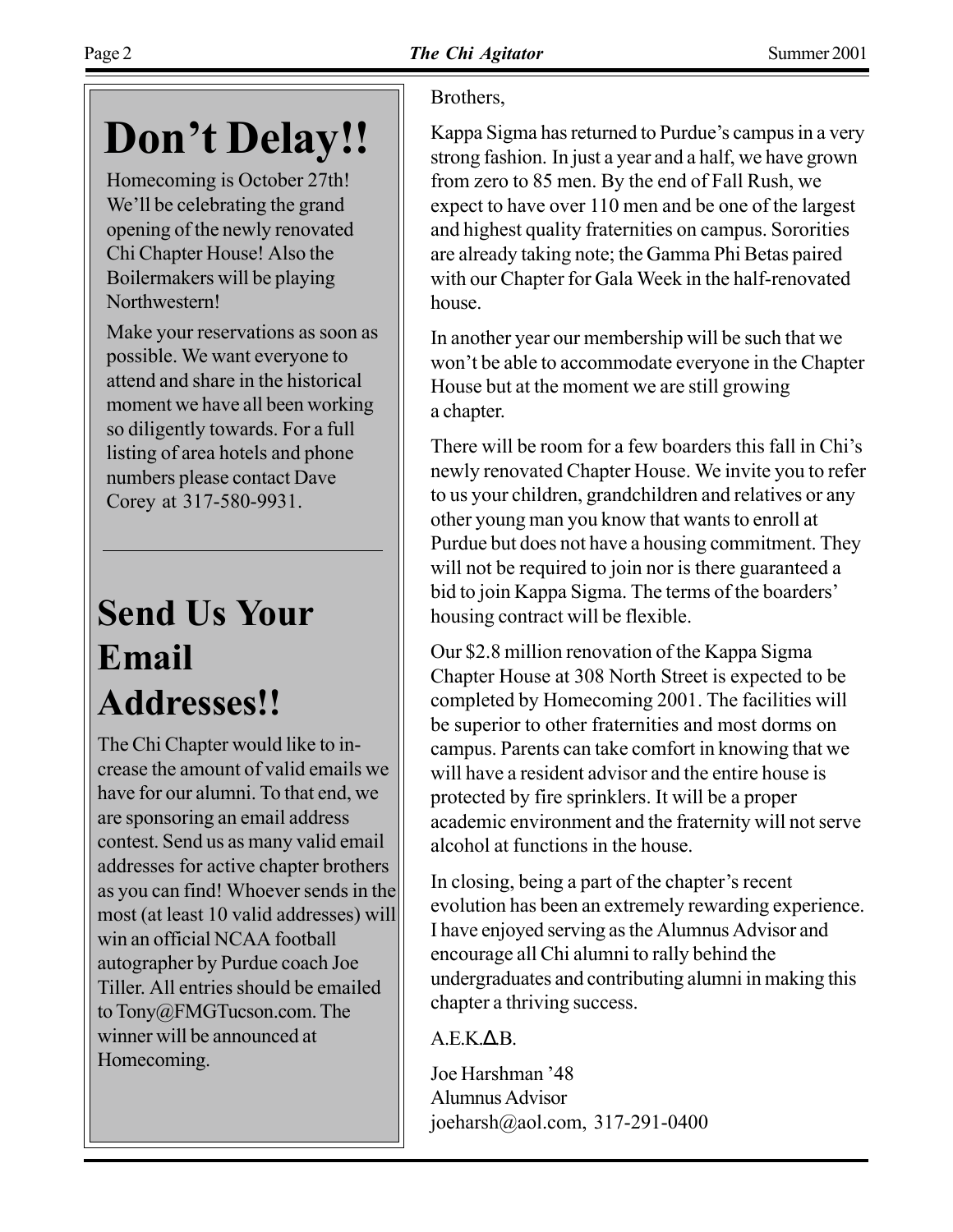# **Phase One Completed!**<br>Thanks to the many donations of alumni and friends, we completed Phase I construction last August. We hope

to have Phase II completed by Homecoming of 2001 when we will celebrate our official House Dedication Ceremony. As you can see from the chart below, we still have some distance to cover and are now asking that those of you who have not given, to please consider doing so at this time. If you have already made a contribution, we thank you for your generosity and ask that you also consider increasing your pledge to assist us in the final realization of our goals.

| <b>Giving Levels</b>  | <b>Financial Range</b> | $#$ Goal | # $Rec'd$ | \$ Pledged   |
|-----------------------|------------------------|----------|-----------|--------------|
| Founders' Club        | $$100,000+$            | 5        | 3         | \$600,039.63 |
| Star & Crescent Club  | \$50,000-\$99,999      |          | 2         | \$134,660.00 |
| Heritage Club         | \$25,000-\$49,999      | 14       | 12        | \$352,340.00 |
| Boilermaker Club      | \$10,000-\$24,999      | 25       | 21        | \$227,634.38 |
| Crescent Club         | \$5,000-\$9,999        | 50       | 58        | \$302,424.00 |
| 308 North Street Club | \$2,500-\$4,999        | 60       | 33        | \$90,570.00  |
| Emerald Club          | \$1,000-\$2,499        | 75       | 87        | \$97,615.00  |
| Crest Club            | \$500-\$999            | 100      | 58        | \$30,366.00  |
| Builders' Club        | \$499 and less         | 50       | 42        | \$5,641.00   |
|                       |                        |          |           |              |









**For updated photos please see our web site at www.chikappasigma.org.**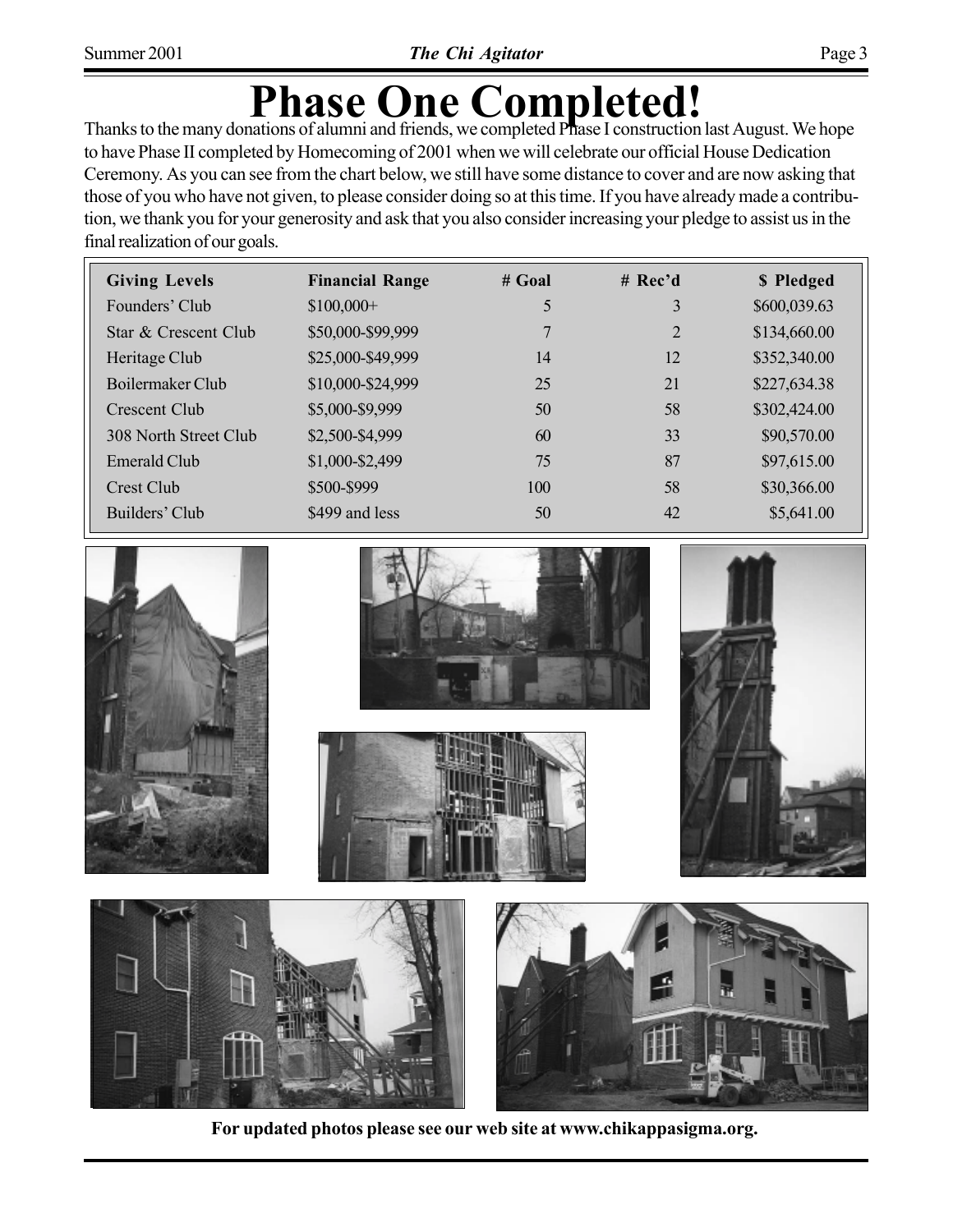### **Contributing Alumni...Thank You!**

**The following alumni have pledged their support to the Chi Campaign. To add your name to this list of donors or to increase the size of your contribution please contact Tony at 1-800-228-7326, or email Tony@FMGTucson.com.**

James Kirtley Thomas Smock Eric P. Wenaas George E. Goodwin '27 Russell Hayes '28 Robert Landis '30 Paul A. Barbee '31 James B. Hill Sr. '31 Walter Tobias '31 Lester B. Williams '31 J. Wilbur Feighner '34 Robert G. Werden '34 Roger De Long '35 Thomas William Conron Jr. '36 Joseph Harnett '36 Tony Jacklin '36 Paul Cooper '37 R. Stuart Armstrong Jr. '38 James Crump '38 Jack Jackle '39 Robert D. Keim '39 Charles P. Alter '41 Paul G. Hoffman '41 Charles B. Leffert '41 James Oliver '41 Harry Eikenberry '42 Jack Harshman '42 Robert R. Whitesell '42 Joe Collings '43 Fred Horner '43 H. Norris Robinson '43 David Thomson '43 Omar B. Wright Jr. '43 Byron L. Anderson '45 William A. Baker '45 Charles Barber '45 Keith E. Bradway '45 Gerald J. Bump Jr. '45 Edward A. Hartman '45

John B. Kett Jr. '45 Harold Prvor '45 Kean Wells '45 Thomas Wilhite '45 Lloyd L. Zickert '45 Donald Cooley '46 Dale Goris '46 Charles D. May '46 John Feinler Jr. '47 Marilyn Forsythe '47 Richard D. Freeman '47 Frank Heinzmann '47 Charles B. Kirkpatrick '47 Glen Bahler '48 Bradley S. Blickenstaff '48 W. Morgan Byers '48 John Clark '48 Dale F. Collings '48 William G. Drechsler '48 Eugene R. Grotnes '48 Wilson Harris '48 Joseph Harshman '48 Louis Randy Mills '48 William Schulenberg '48 John Brill '49 Roderic Daniels '49 Daniel R. Evans '49 Karl T. "Pete" Kettelhut '49 William Rigsby '49 William Walters '49 Robert B. Covalt '50 Robert E. Hoffmeister '50 Malcolm L. Moore '50 Jack M. Sowle '50 Richard H. Berneike '51 Alan C. Birchler '51 Donald Judd '51 Robert Leonard '51 Warren Malstaff '51

William Mitchener '51 Kent D. Pierce '51 Bruce Stuart '51 Thomas Theiler '51 Thomas Thompson '51 John Van Greenly '51 Herbert Werren '51 Ronald Wilson '51 Charles A. Aldag Jr. '52 Arnold Cooper '52 John Haimbaugh '52 Bill Lutz '52 Jack Miller '52 Paul W. Oberle '52 Peter Rentz '52 Joel G. Bates '53 Lester Dean Spencer '53 Raymond J. Vurpillat Jr. '53 Jerry L. Albrecht '54 Kenneth R. Appel '54 Gordon M. Binder '54 Kenneth A. Bishop '54 James Graf '54 H. Mike Gray '54 James H. Hunter III '54 Frederic Kirchner '54 Russell G. Knauer '54 Daniel A. Krehbiel '54 Robert Kreuzberger '54 David Lamberson '54 Nicholas Noe '54 Joseph Ray '54 S. Walt Richey '54 John G. Schumm '54 William Simmons '54 Donald L. Sisloff<sup>354</sup> Robert Vanderkolk '54 David Binford '55 Thomas Clark '55

James E. Herriman '55 Robert Michalak '55 Fred H. Squires Jr. '55 Stanley B. Young '55 J. Michael Anglin '56 Walter Eversman '56 John W. Harless '56 David J. 'Dusty' Henricks '56 Jack Hindmarch '56 John Kleber '56 Robert Olson '56 Alfred J. 'Ben' Rossi '56 Bruce R. Storm '56 Charles Baker '57 James E. Hawkins '57 James Noe '57 Richard Bratkovich '58 Harry Bues '58 Robert Catron '58 Richard Eastman '58 James Haefner '58 Edward C. Hall '58 David J. Kirk '58 Dale Kramer '58 John F. Pluckebaum '58 Samuel B. Smith Jr. '58 William Syfer '58 William E. Topercer '58 John W. Mybeck '59 Roger Start '59 Robert B. Truitt '59 E. Steve Adams Jr. '60 Alan R. Crebo '60 George B. Denious '60 Thomas Hanson '60 Thomas F. Hilbish '60 P. Doug Kowert '60 James D. Kruggel '60 Charles Michelson '60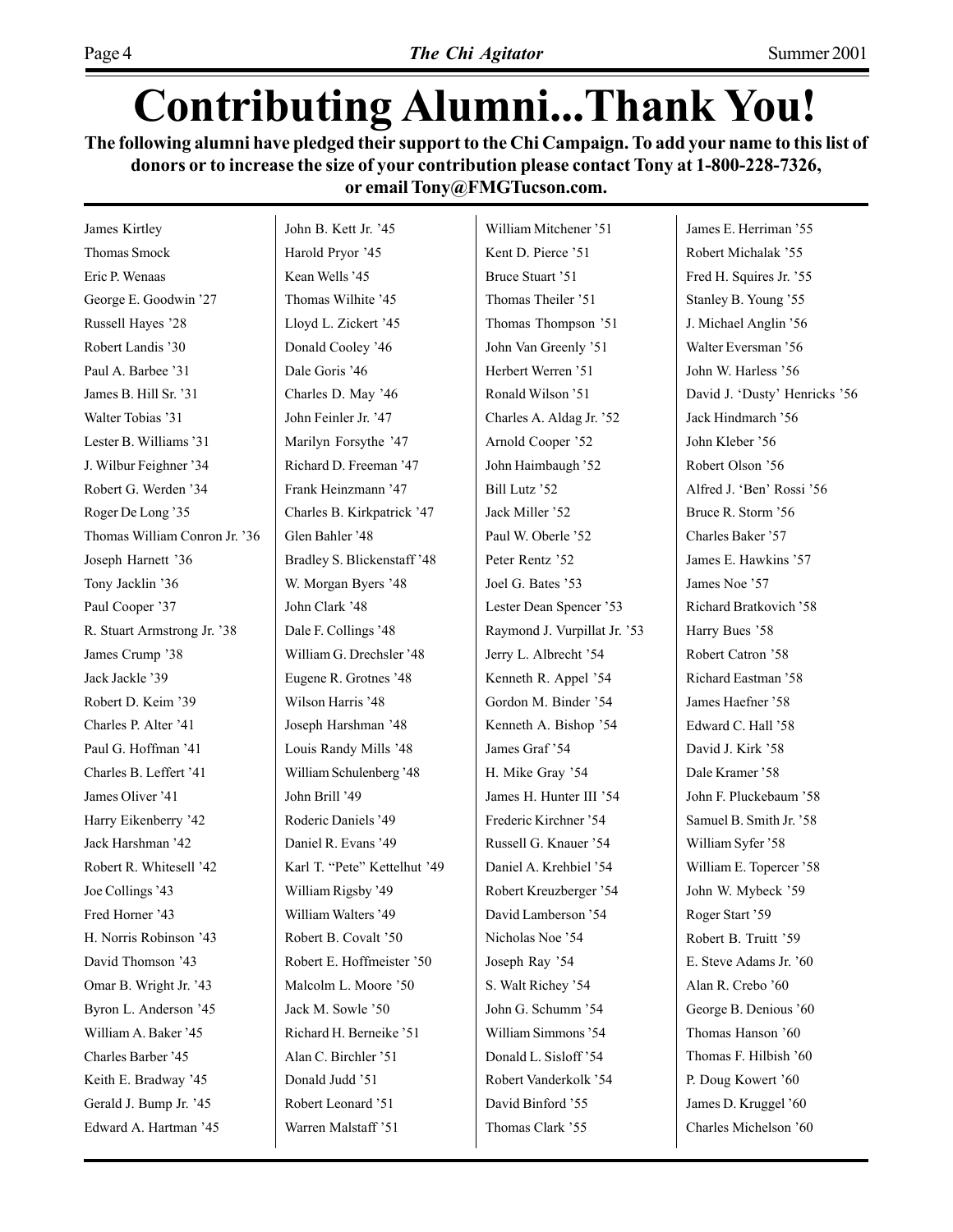### Summer 2001 *The Chi Agitator* Page 5

Robert S. Sorensen '60 Thomas Bartlett Jr. '61 Peter A. Campbell '61 George M. Dykhuizen '61 Fred Heinzmann '61 Robert Jones '61 Robert Kabisch '61 Robert Kixmiller '61 Leonard A. Magazine '61 Charles L. Marshall II '61 Walter T. Myers '61 Michael Pritchett '61 Donald L. Rich '61 Richard Sperry '61 Douglas S. Hilbish '62 Michael C. Moore '62 Ken Redeker '62 Gary J. Campbell '63 Jim P. Anderson '64 James C. Lanius III '65 Ben Sparks '65 Charles Benner '66 Dave Derrick '66 Allen C. Dickason '66 C. Tom Fennimore '66 Roger Mayes '66 John Prentice '66 James Redlin '66 Rudolph C. Schwartz Jr. '66 Richard T. Vogley '66 Ronald T. Yara '66 Robert Collins '67 David Danner '67 Robert Kilpatrick '67 Kim Parkins '67 Martin G. Reitz '67 William Skyles '67 Steven E. Springer '67 Thomas Stiens '67 J. Michael Zachary '67 Sam Zimmerman '67 Rex Beck '68 Don Hartman '68 Jan King '68 William K. Barnard '69

Mark Frankel '69 Donald Kishi '69 Bruce Leary '69 Robert Burnett '71 Gary Chenoweth '71 Karl Christen '71 Richard Morrison '71 Mark J. Valponi '71 Leo Burns '72 Gregg Bruce '73 Daniel H. Burns '74 W. Andy Hoffman III '74 Cody Mares '74 Raymond Coss '75 Ken Koch '75 Michael Kohne '75 Alan Miller '75 Kevin Ryan '75 David Sharp '75 Paul J. Valponi '75 Robert Joel '76 Nace S. Peard '76 John Westrup '76 Michael Barker '77 Richard D. Bergendahl '77 Alan Hamersly '77 Eric McLaughlin '77 John Bossert '78 John Hoffman '78 Curtis Thompson '78 Michael B. Clark '79 Richard Purcell '79 Richard Scharf'79 Charles Olson '80 Jack Rozwat '80 Thomas Wiseman '80 Christopher Deane '81 David Druetzler '81 Donald Dunbar '81 Mark Fowler '81 D. Scott French '81 Leo Imperial '81 Dave Juday '81 John A. Medley III '81 Jeffrey Minner '81

Eric L. Schultz '81 R. Scott Starrett '81 Stew Waller '81 Matthew J. Brozovic '82 Rick Coates '82 Jeffrey Conrad '82 Scott Cunningham '82 Michael P. Galt '82 Robert A. Kelley '82 Todd Law '82 James Sell '82 Amery E. Vasso '82 Brad E. Zickert '82 Richard A. Adams II '83 Brad Edwards '83 Timothy Gonderman '83 Mark Gore '83 Kim A. Koning '83 Steve Mills '83 S. M. Rich Tiller '83 John Wylie '83 Adam Yorke '83 Michael B. Cline '84 Curtis G.T. Ewing II '84 David Fleming '84 Robert H. Hulett '84 Daniel Kearnaghan '84 William Rob Lantz '84 Mitchell H. Norwood '84 Jeffrey S. Tyler '84 Craig Clokey '85 David Cooper '85 Steven Fetch '85 James Woltman '85 Matthew Hash '86 Sean T. Kelly '86 Andrew Livingston '86 Gregory Maier '86 James Post '86 Chad Wylie '86 Rice Berkshire IV '87 Scott W. Fairfield '87 Timothy Jones II '87 Michael Moody Jr. '87 Kurt Rahn '87

Robert M. Yeager '87 David M. Corey '88 Charles Eichler '88 Jeffrey Madden '88 Dale J. Rife '88 Ricardo Valenzuela '88 L. Brent Vanlandingham '88 Bruce Goodwin '89 Eric Leversen '89 Scott P. Morin '89 Brian Paulin '89 David Tekulve '89 Mark Baxtrom '90 Michael Brozovic '90 Noel R. Camire '90 Lance Eberle '90 Steven Frank '90 Brett H. Gorby '90 Michael Griffin '90 Miklos Kovach '90 Kevin E. Pethick '90 Scott Abbott '91 Stephen Bartos '91 Keith D. Foor '91 John K. Jennings '91 James R. Seufert '91 Brent Siebenthal '91 Richard K. Skradski Jr. '91 Michael J. Guio '92 Todd Flounders '93 Geoffrey Gessert '93 Cory Henry '93 Carl E. Hoffmeier '93 Merritt E. Jones '93 J. Dusty Leppert '93 Todd Pershing '93 David Retseck '93 Jason V. Sethi '93 Michael Effner '94 John L. Gedeon '94 Eric N. Phillips '94 Michael Collins '95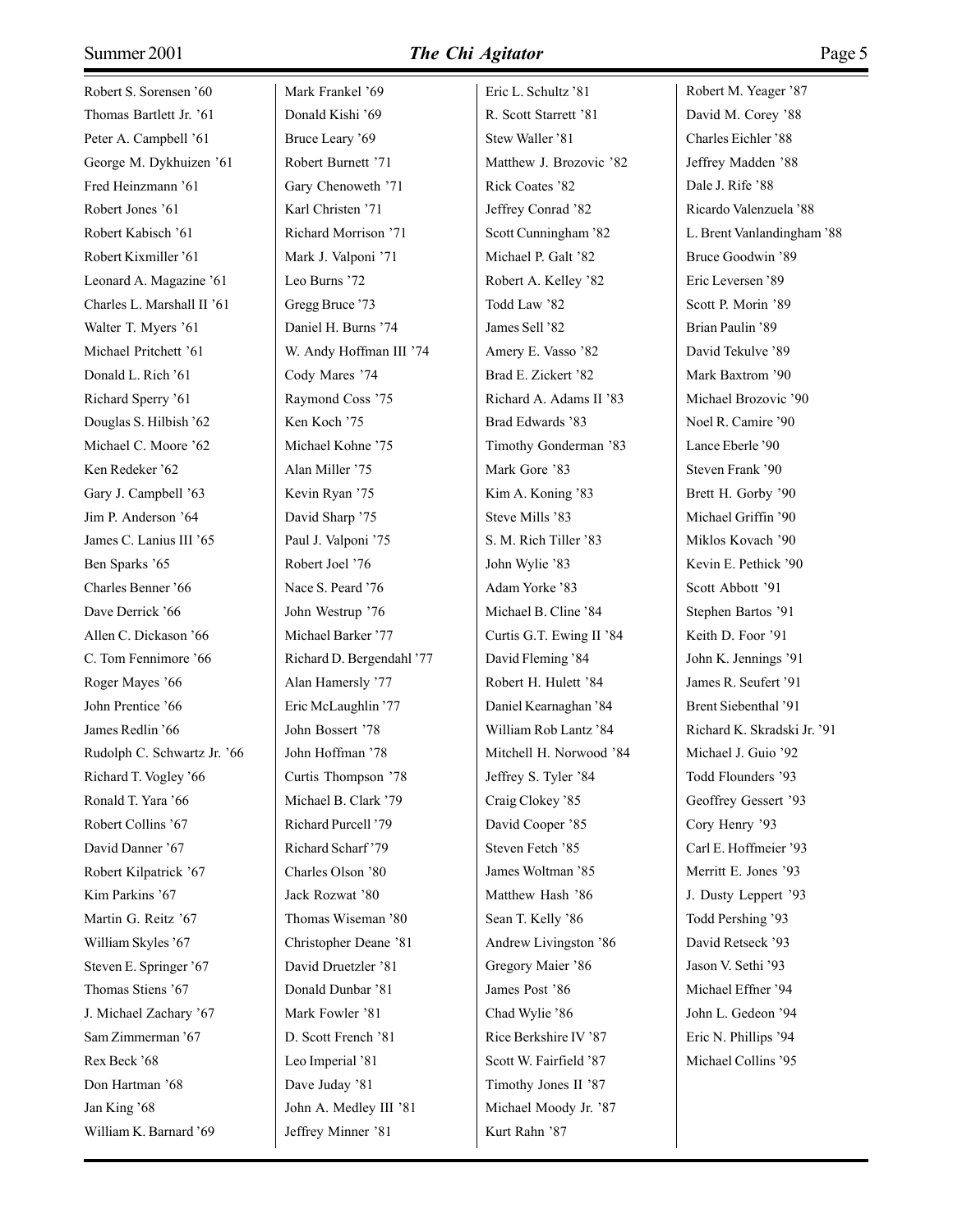

### *News From Your Brothers Around the Nation Alumni Updates*

**Jack Jackle '39** graduated from Purdue in 1948 with a degree in mechanical engineering. World War II interrupted his college days as he left school to serve in the Army as a pilot instructor. Brother Jackle has been retired for 15 years and enjoys spending time with his family and working around the yard. Jack and his late wife Elizabeth have five children (two have since past), four grandchildren and one great grandchild. Before his retirement, Brother Jackle worked for Southern Company Services as a senior quality engineer. (1568 Bent River Circle, Birmingham, AL, 35216-5392, H: 205-988-0566)

**Dr. Chuck Leffert '41** has published two books in the past few years. His first book called "Time and Cosmos" refers to the creation and universe as an alternative theory to the Big Bang theory. His second book is titled "Evolution of Universe". More information on his books can be found at www.anoka-publishing.com. Brother Leffert is now retired after being a professor of chemical engineering at Wayne University in Detroit. He now enjoys spending his days with his wife Penny and going fishing. (1302 Wrenwood Drive, Troy, MI, 48084-2688, H: 248-642-5625, F: 248-540-9296, c\_leffert@wayne.edu)

**Harold Haase '48** doesn't have to go far for a good round of golf. Living in Hilton Head, South Carolina, Brother Haase has been able to enjoy his retirement by playing golf on some of the nicest courses in the country. Harold was the president of the USX Realty Development division for U.S. Steel before his retirement 11 years ago. He graduated from Purdue with a degree in engineering in 1951. Brother Haase and his wife Nancy have two children and two grandchildren. He enjoys playing bridge in his spare time. (15 Strawberry Hill Road, Hilton Head, SC, 29928-3325, H: 843-785-2877)

**James Graf IV '54** is happily enjoying his retirement. After retiring from General Electric Company five years ago as a program manager, Brother Graf has

done quite a bit of traveling. Within the past year he has visited Tahiti, Germany and Austria. James has been married to Betty for 36 years and they have two sons, David and Tom, and one grandchild. Brother Graf also enjoys playing tennis a few times a week. He graduated from Purdue in 1958 with a degree in mechanical engineering. (1132 Kenyon Drive, Fort Washington, PA, 19034-1628, H: 215-643-5779)

Dan Krehbiel '54 isn't one for retirement. After finishing his career as an air conditioning controller at Robertshaw 10 years ago, Brother Krehbiel turned his attention to his true love – antique cars. Dan's favorite antique cars are British models. He has a few antique cars and spends many hours in the garage working on them. Brother Krehbiel is married to Bonnie, his wife of 13 years, and they have six children and five grandchildren between them. Dan graduated from Purdue with a degree in mechanical engineering in 1958. (38805 E. Benton Road, Temecula, CA, 92592- 8678, H/W: 909-302-5922, F: 909-694-8309)

**Steve Adams Jr. '60** is a very busy man. The president of Evangel Incorporated, Brother Adams has spent the past 20 years running his three Christian bookstores. Running Evangel, Inc. hasn't allowed Steve much free time and he says, "I'm never not working." The few moments he does have away from work, he enjoys walking, reading and spending time with his family. He has been married to Lana for 36 years and they have two grown daughters, Molly and Amy. Brother Adams graduated from Purdue with an industrial management degree in 1963. (3417 181st Pl NE, Redmond, WA, 98052-5932, H: 425-883-2017, W: 425-454-3991, F: 425-453-7137, stadams@ix.netcom.com)

**Ken Redeker '62** graduated from Purdue with a mechanical engineering degree in 1966. Brother Redeker has put his degree to good work too, as he is an automation specialist at WESCO International. WESCO International is an electrical wholesale distribution company in Southern California. He is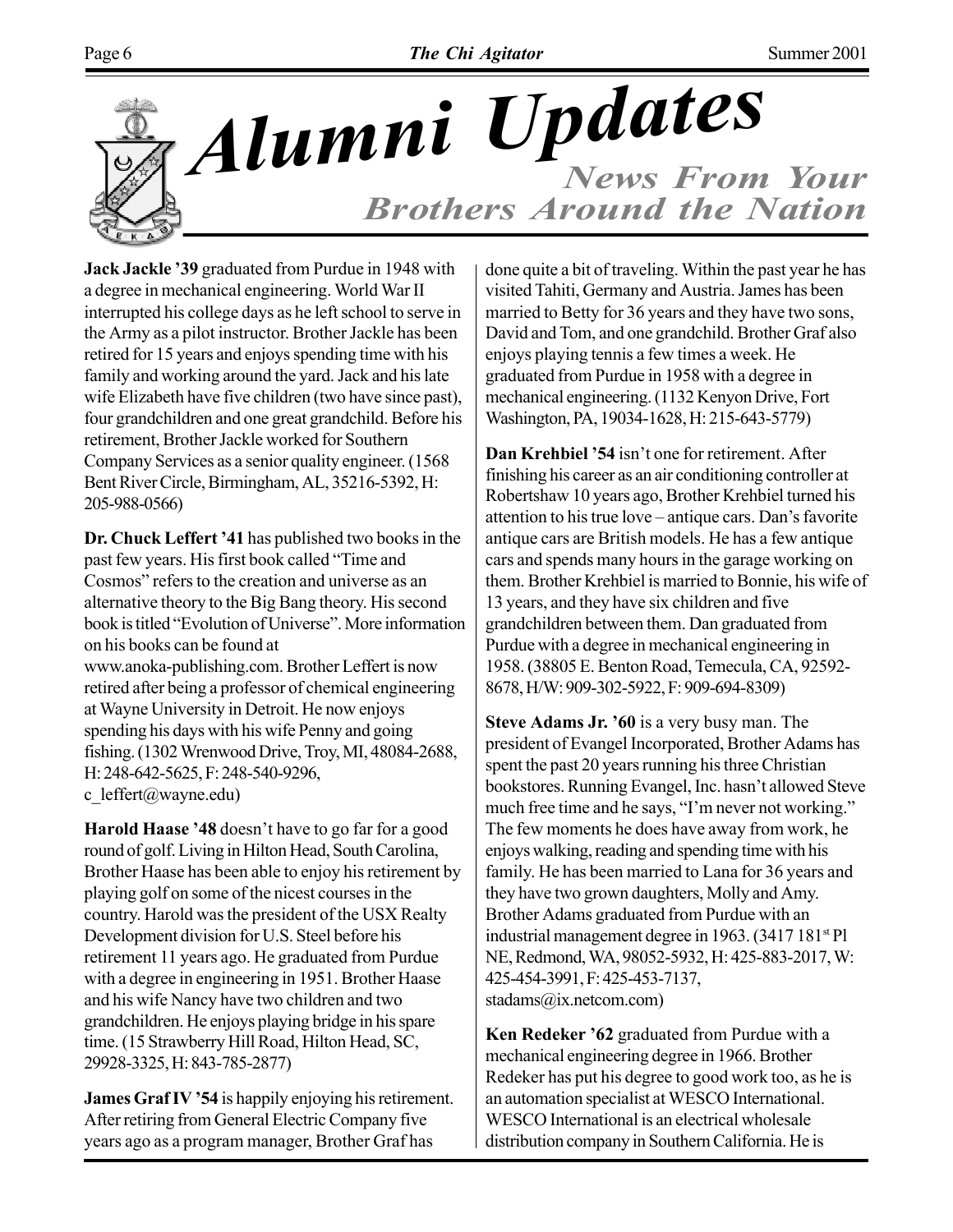married to Kathleen and has been very dedicated to Kappa Sigma. (2422 W. 180th Place, Torrance, CA, 90504-4220, H: 310-532-9059, W: 310-763-0007, F: 310-763-5820, kredeker@socal.rr.com)

**Brian Engelland '66** graduated from Purdue with a degree in industrial management in 1970. For the past four years, Brother Engelland has taught marketing at Mississippi State University where he is an associate professor. He and his wife Barbara have three children, Erica, Chad, Mary and one grandchild. When not teaching, Brian has been trying to keep up with his yard. He and Barbara also do a lot of traveling as their children live in Washington D.C., Dallas and San Francisco. (864 Southridge Road, Starkville, MS, 39759, H: 662-388-9037, W: 662-325-8649, F: 662-325-7012, bengelland@cobilan.msstate.edu)

**David Danner í67** has been the president of Ideamatics Incorporated for the past 26 years. His company specializes in product enhancement consulting and computer modeling. Ideamatics, Inc. conducts consulting for the armed forces and computer modeling for the Desert Storm conflict. Brother Danner has been married to Pamela for 29 years and they have three daughters, Constance, Laurel and Morgen. In his free time David enjoys watching his daughters play field hockey and soccer. Brother Danner is also an extremely educated man as he has four degrees. (1119 Crest Lane, McLean, VA, 22101-1805, H: 703-276- 9478, W: 703-903-4972, F: 703-903-8949, ideamatics@mclean.va.us)

**Neil Petry '71** is the director of the radiopharmacy and nuclear medicine laboratory at the Duke University Medical Center. Aside from his duties at the medical center, Brother Petry is also an associate professor of radiology at Duke. Neil has become a big college basketball fan while at Duke; the school's national championship was a nice perk. He also began following college football much more when he worked at the University of Michigan. He is married to Jodie and has one daughter Ame. Neil graduated Purdue with a degree in bionuclionics in 1975. (910 E. Oak Drive, Durham, NC, 27705-1879, H: 919-309-2952, W: 919- 684-5636, F: 919-660-9743, petry005@mc.duke.edu)

**Bob Bolt '80** graduated from Purdue in 1984 with a degree in business administration and management. Brother Bolt has recently switched jobs and now works at LaSalle Bank as a senior vice-president in the

leverage finance group. He had previously worked at Bank of America. He has been married to Mary for 14 years, and they have one daughter Susan. In his spare time Bob enjoys playing golf. (25 Briar St., Golf, IL, 60029, H: 847-724-6202, W: 312-904-2025)

**Chip Ficyk '84** loves to play the guitar. Though he is not in a group at the moment, Brother Ficyk has been doing some sit-in recording sessions with other groups. Chip has worked at MACtec for the past six years as a technical marketing manager. The company is also known as Morgan Adhesive Company. Brother Ficyk is married to Sharyn and they have three daughters: Madison, Riley and Kerrigan. He graduated Purdue in 1987 with a degree in biology. (5415 Bradley Ave., Parma, OH, 44129, W: 330-688-1111x3946)

**Gregory Maier '86 has immersed himself into his** new business. Brother Maier has been the owner of Alltrades Staffing for just about a year. His company supplies businesses with highly skilled temps with experience in such trade areas as plumbing, welding, etc. With all his time invested in his company, Gregory insists he has "no real outside interests." He graduated from Purdue in 1989 with a degree in hotel and restaurant management. (1416 Sadlier Circle E. Drive, Indianapolis, IN, 46239, W: 317-322-0438, gmaier@prodigy.net)

**Jeff Quartuch '90** is the sales and finance manager at Gary Force Honda in Bowling Green, Kentucky. Being single has allowed Brother Quartuch a lot of time to travel. He enjoys visiting North Carolina, the East Coast, Florida and New Orleans. He tries to travel near water so he can go boating and spend time outside. Jeff graduated from Purdue with a degree in management in 1992. (1612 Western #54, Bowling Green, KY, 42104, H: 270-996-9300, W: 270-781-8230)

**David Cabell '92** has made the most of his opportunities in a short amount of time. After leaving Purdue for Colorado State, Brother Cabell was given the chance to become the owner of Mat Auto Emissions. David jumped at the opportunity and has owned the company, which does emissions testing and oil changes, for three years. Before leaving Colorado State he was a wildlife sciences major. When not running his company, Brother Cabell enjoys skiing and fishing. (1800 S. College Ave., Fort Collins, CO, 80525, W: 970-484-4040)